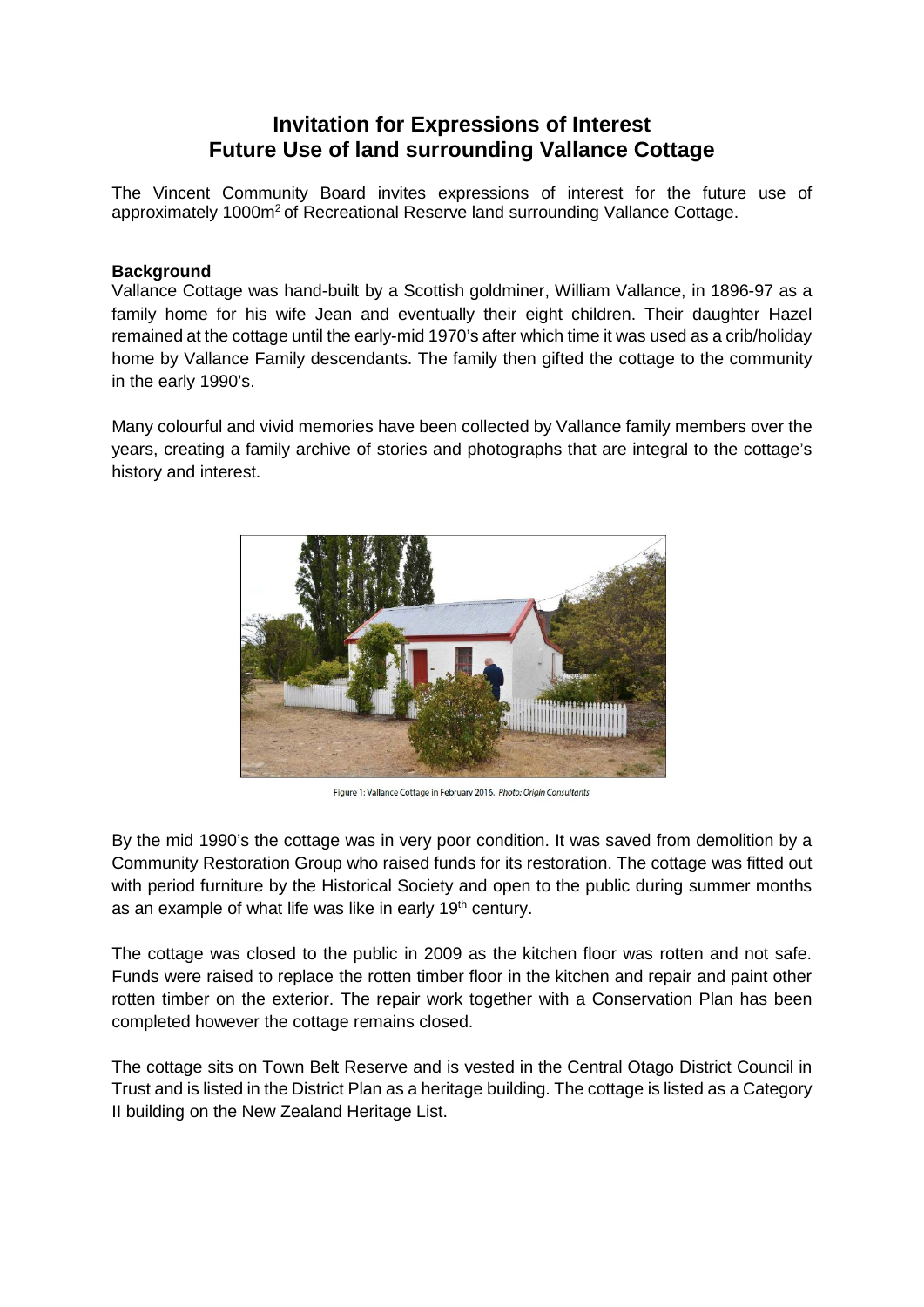Volunteers have created a working group who are looking at ways to utilise the cottage in the future to make it more sustainable. The working group consists of representatives from Central Stories Museum, Council, family members, and volunteers.

The working group have developed a concept of leasing approximately 1000m<sup>2</sup> surrounding reserve land for a non-permanent commercial business that would be compatible to the Cottage. For example but not restricted to a mobile coffee/food vendor, retail shop or artist in a portacom.

This business will receive the benefit of the visitor attraction of Vallance Cottage which is in very close proximity to the Otago Central Rail Trail together with space for alfresco dining and parking, a separate power connection, and access a new accessible toilet.

As the leased land is on Recreation Reserve with an underlying Rural Zone under the District Plan any lease would be subject to a public notification process.

### **Expressions of interest should include a description of:**

- The activities/business proposed to be undertaken from land surrounding the cottage.
- The people, group and/or company involved, and those who will be operating the activities.
- Past experience of those involved.

#### **The outcomes/parameters that will be considered in determining future use are summarised as follows:**

- Sympathetic to the existing site environment with low impact on the recreation reserve and complement the historical nature of the cottage.
- Level of potential contribution to strengthening the connection between the Rail Trail and Alexandra township
- Financially viable, in terms of both establishment and sustainability
- Acceptable under the requirements of the Reserves Act and Resource Management Act

#### **Building Access**

Access to Vallance Cottage can be arranged by contacting Christina Martin on 440 0601 or email christina.martin@codc.govt.nz.

Proposed lease area and photos of the cottage are attached.

The Conservation Plan for Vallance Cottage is available upon request.

**Term** Negotiable

**Rental** Negotiable

*Expressions of Interest should be provided to the Central Otago District Council, 1 Dunorling Street, Alexandra*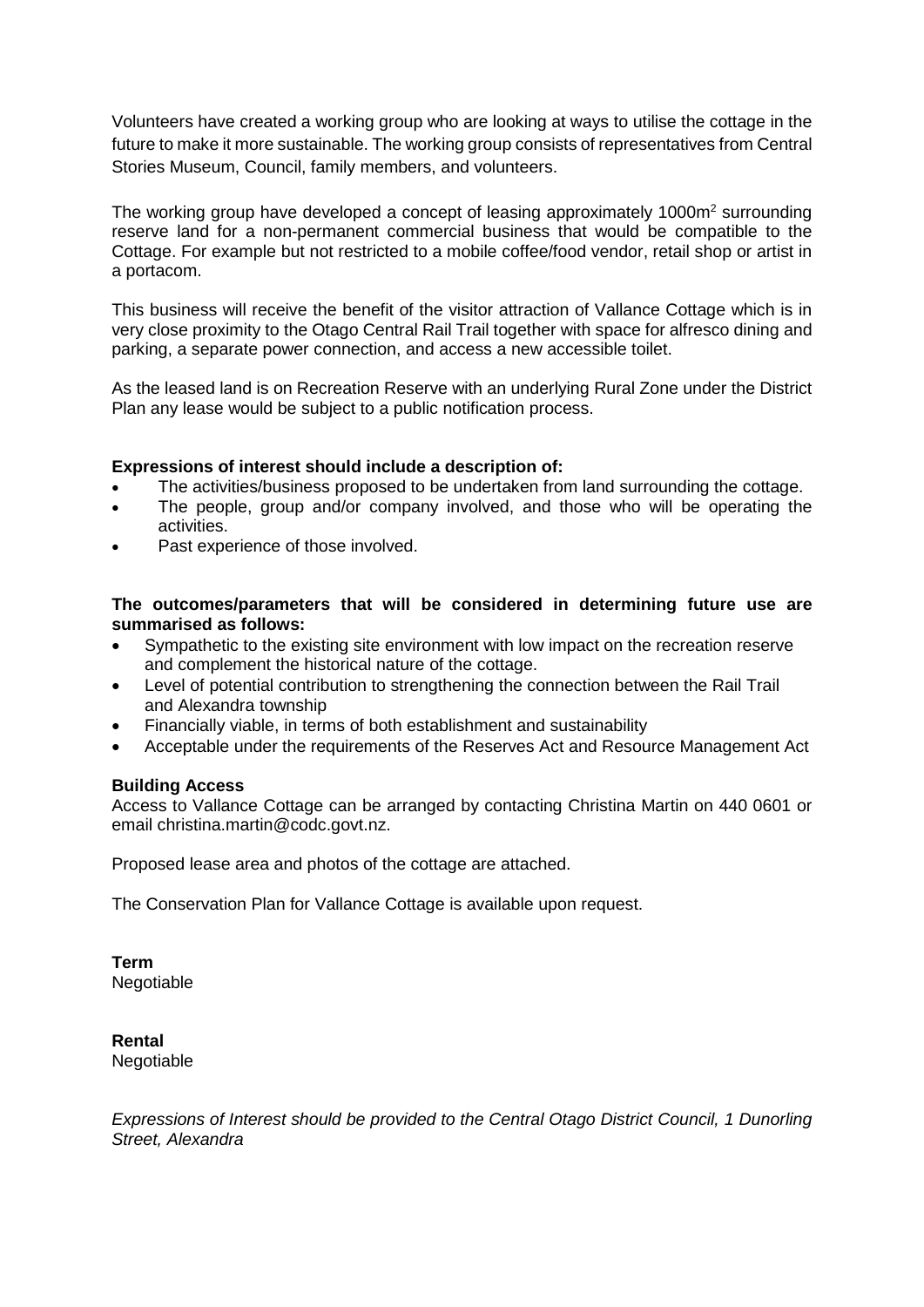# **Map of proposed lease area:**



**Vallance Cottage photos:**